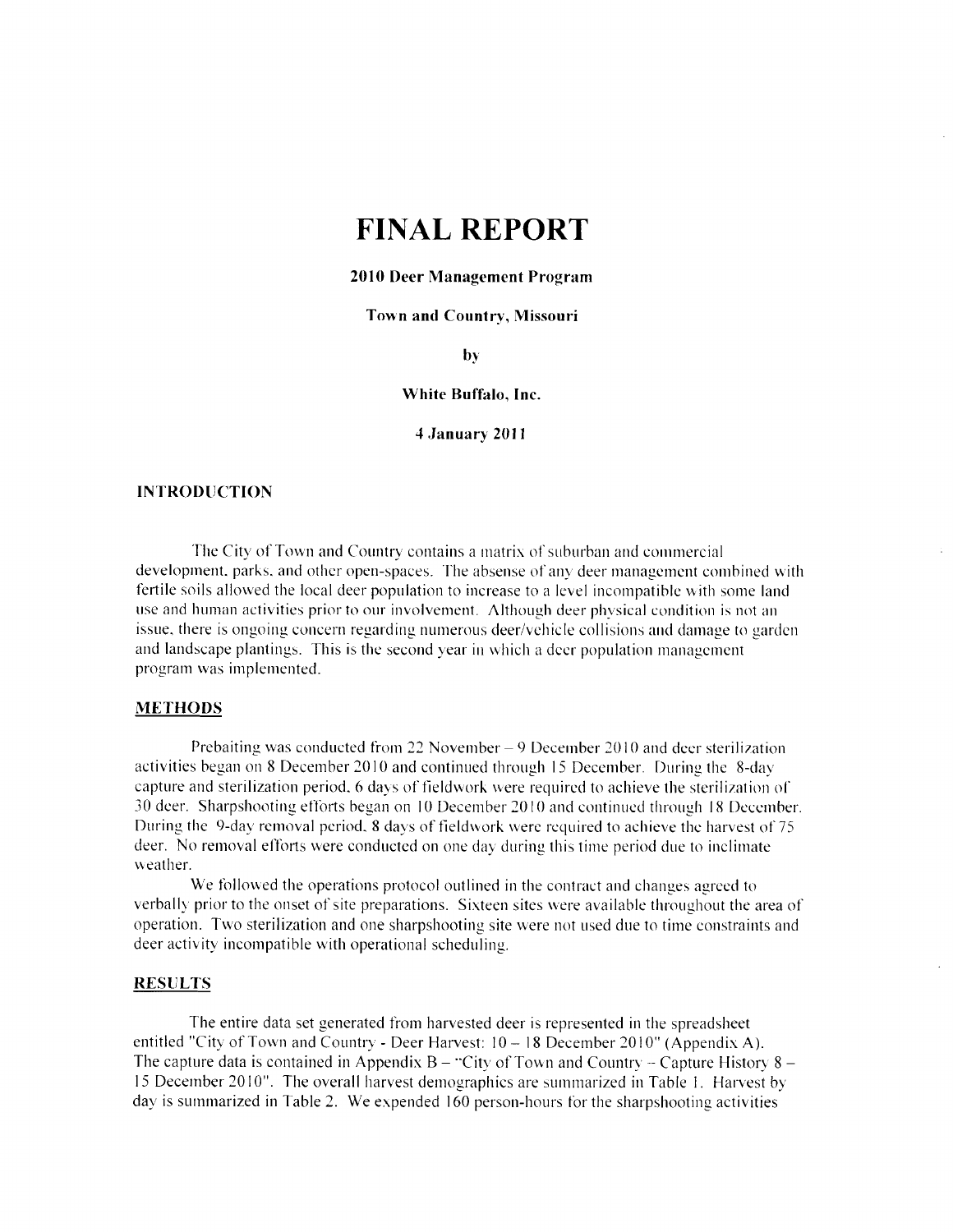(75 deer harvested). In comparison, we expended 182.5 person-hours (excluding the veterinarian  $-68$  person-hours) for the capture and surgical sterilization efforts (30 deer sterilized).

Table 1. Sex and age class of deer harvested in Town and Country, Missouri from 10-18 December 2010.

| AGE                 | (%)<br># <b>MALE</b>                        | $#$ FEMALE $(\% )$ | # COMBINED |
|---------------------|---------------------------------------------|--------------------|------------|
| Fawn                | (23)                                        |                    | 25(34)     |
| Yearling/Adult      | $\sim$ 2010/00 10:00 00:00<br>25.122<br>ب ب | 25(33)             |            |
| $T$ <sub>otal</sub> | $_{50}$                                     | . 44 '             |            |

Table 2. Number of deer harvested by day during the 8 days of field operations.

|          | #                |
|----------|------------------|
| DATE     | <b>Harvested</b> |
| 12/10/10 | 11               |
| 12/11/10 | 3                |
| 12/13/10 | 21               |
| 12/14/10 | 14               |
| 12/15/10 | 5                |
| 12/16/10 | 14               |
| 12/17/10 | 4                |
| 12/18/10 | ٦                |

## **Population estimates**

See attached population estimation report.

#### **Discussion**

Bait acceptance by deer was marginalized this year due to an unusually heavy mast crop. This affected the capture sites for sterilization to a greater extent than the lethal sites. Only one female deer was captured from the stationary darting locations. Male activity at the bait sites prevented females from accessing the bait in a predictable manner. On several occasions females would attempt to feed at the bait sites only to be run off by males causing a loss in darting productivity. This was a lesser problem at the sharpshooting sites as the males were lethally removed which in-turn prevented the females from becoming discouraged attempting to access the bait. This is clearly demonstrated in the harvest results, fifty percent of the adult age class harvest was male. Without the ability to remove those animals our productivity would have been severely compromised, similar to the stationary darting results.

We would like to thank the following individuals and organizations for assistance provided prior to and during the culling period: Fred Meyland-Smith and Lynn Wright, Captain Gary Hoelzer, Chris Hunt and John Nienhaus from the Police Department. Tom Thousand, Matt Broderick, and John's Butcher Shop (venison processing for charitable donation).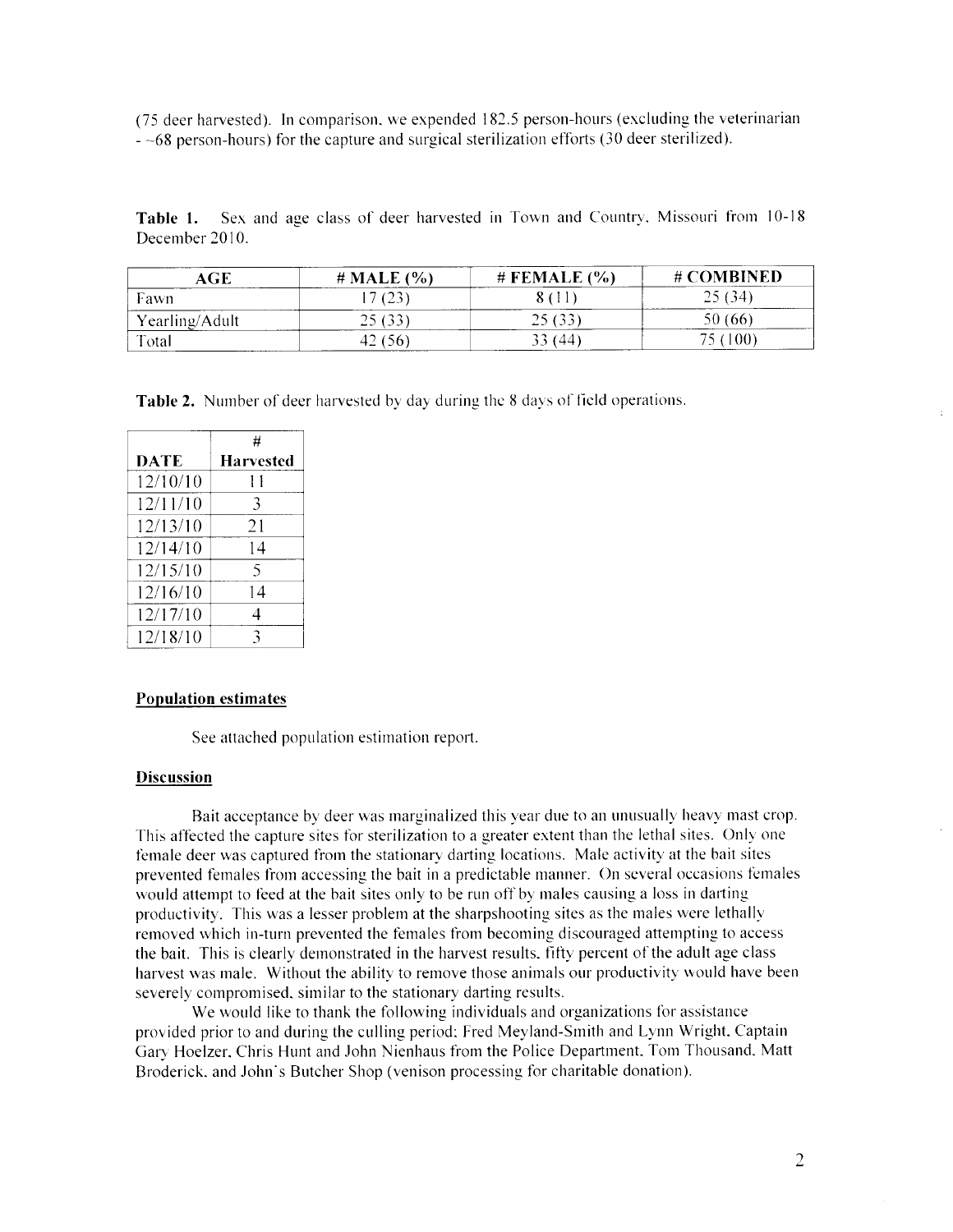| <b>DATE</b>          | TAG#             | <b>SEX</b>                | <b>AGE</b>       | <b>Street Address</b> |
|----------------------|------------------|---------------------------|------------------|-----------------------|
| $\frac{1}{2}$ /10/10 | 001              | M                         | 2.5              | Conway                |
| 12/10/10             | 002              | M                         | 1.5              | Conway                |
| 12/10/10             | 003              | $\overline{M}$            | 0.5              | Conway                |
| 12/10/10             | 004              | M                         | 0.5              | Conway                |
| 12/10/10             | 005              | $\mathbf{M}$              | 0.5              | Conway                |
| 12/10/10             | 006              | $\overline{F}$            | 1.5              | Dry Ridge             |
| 12/10/10             | 007              | $\overline{F}$            | 1.5              | Dry Ridge             |
| 12/10/10             | 008              | $\mathbf{M}$              | 0.5              | Dry Ridge             |
| 12/10/10             | 009              | $\mathbf F$               | 0.5              | Dry Ridge             |
| 12/10/10             | 010              | $\overline{M}$            | 2.5              | Dry Ridge             |
| 12/10/10             | 011              | $\overline{\mathrm{F}}$   | 2.5              | Dry Ridge             |
| 12/11/10             | 012              | M                         | 4.5              | Old Colony            |
| 12/11/10             | $\overline{013}$ | $\overline{F}$            | $\overline{0.5}$ | Old Colony            |
| 12/11/10             | 014              | M                         | 7.5              | Mason Valley          |
| 12/13/10             | 015              | $\overline{\mathrm{F}}$   | 4.5              | Mason                 |
| 12/13/10             | 016              | M                         | 0.5              | Mason                 |
| 12/13/10             | 017              | M                         | 0.5              | Mason                 |
| 12/13/10             | 018              | $\boldsymbol{\mathsf{F}}$ | 6.5              | Mason                 |
| 12/13/10             | 019              | $\overline{F}$            | 0.5              | Mason                 |
| 12/13/10             | 020              | $\mathbf F$               | 0.5              | Mason                 |

Appendix A - City of Town and Country - Deer Harvest: 10-18 December 2010

 $\ddot{\phantom{a}}$ 

 $\hat{\mathbf{z}}$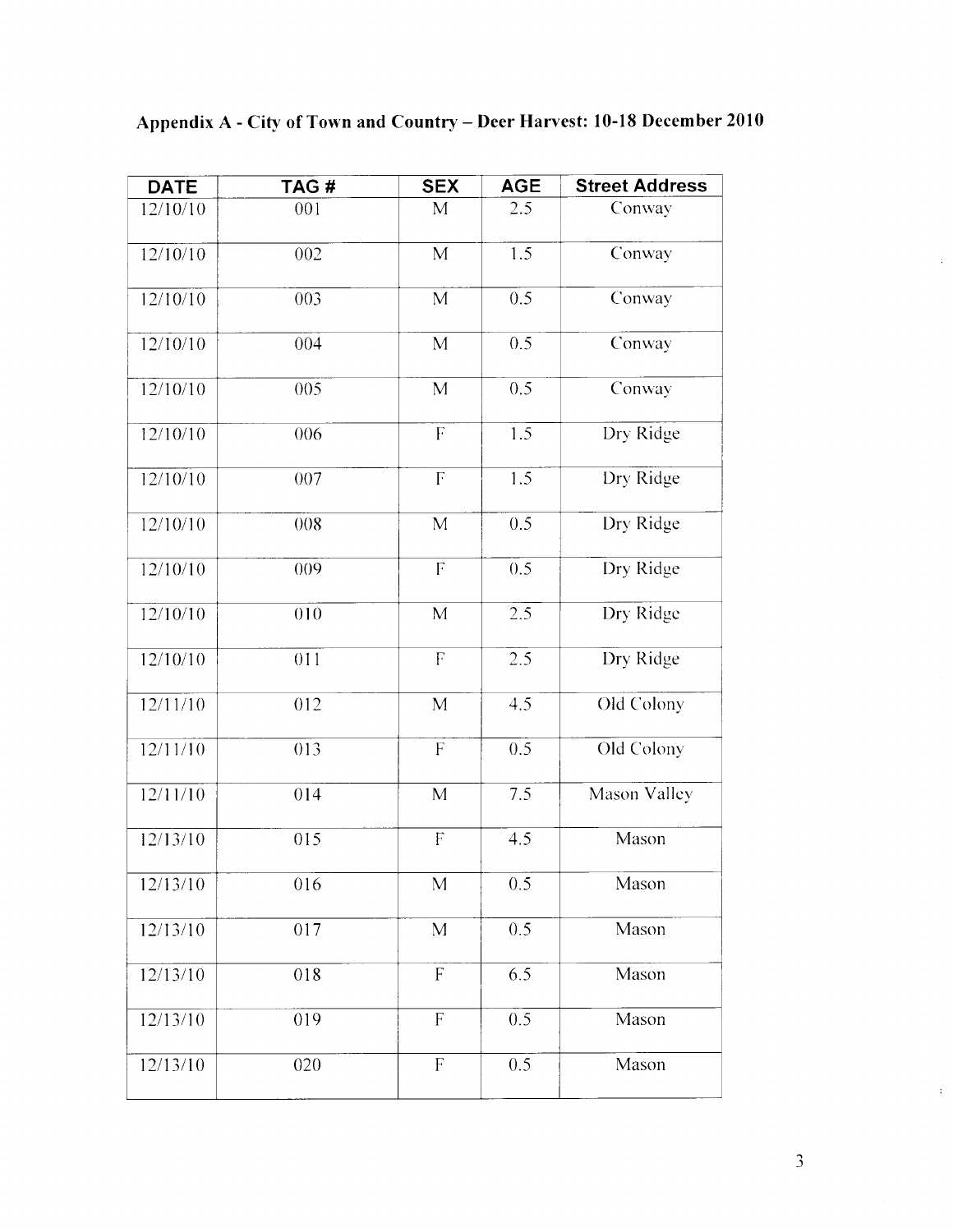| 12/13/10 | 021 | $\boldsymbol{\mathrm{F}}$ | 3.5              | Mason       |
|----------|-----|---------------------------|------------------|-------------|
| 12/13/10 | 022 | $\mathbf{M}$              | 1.5              | Mason       |
| 12/13/10 | 023 | $\mathbf M$               | $1.5\,$          | Clayton     |
| 12/13/10 | 024 | $\mathbf{M}$              | 2.5              | Clayton     |
| 12/13/10 | 025 | M                         | 1.5              | Clayton     |
| 12/13/10 | 026 | M                         | 2.5              | Clayton     |
| 12/13/10 | 027 | $\boldsymbol{\mathrm{F}}$ | 6.5              | Clayton     |
| 12/13/10 | 028 | $\overline{M}$            | 1.5              | Clayton     |
| 12/13/10 | 029 | M                         | 0.5              | Clayton     |
| 12/13/10 | 030 | $\mathbf{M}$              | 0.5              | Clayton     |
| 12/13/10 | 031 | $\overline{M}$            | 2.5              | Clayton     |
| 12/13/10 | 032 | $\mathbf{F}% _{0}$        | 1.5              | Clayton     |
| 12/13/10 | 033 | $\overline{\mathrm{F}}$   | 0.5              | Clayton     |
| 12/13/10 | 034 | M                         | 0.5              | Clayton     |
| 12/13/10 | 035 | M                         | 1.5              | Clayton     |
| 12/14/10 | 036 | $\overline{\mathrm{F}}$   | $\overline{2.5}$ | Tecumseh    |
| 12/14/10 | 037 | M                         | 0.5              | Tecumseh    |
| 12/14/10 | 038 | M                         | 0.5              | Tecumseh    |
| 12/14/10 | 039 | M                         | 1.5              | Tecumseh    |
| 12/14/10 | 040 | M                         | 7.5              | Tecumseh    |
| 12/14/10 | 041 | M                         | 3.5              | Tecumseh    |
| 12/14/10 | 042 | M                         | 3.5              | Conway Hill |
|          |     |                           |                  |             |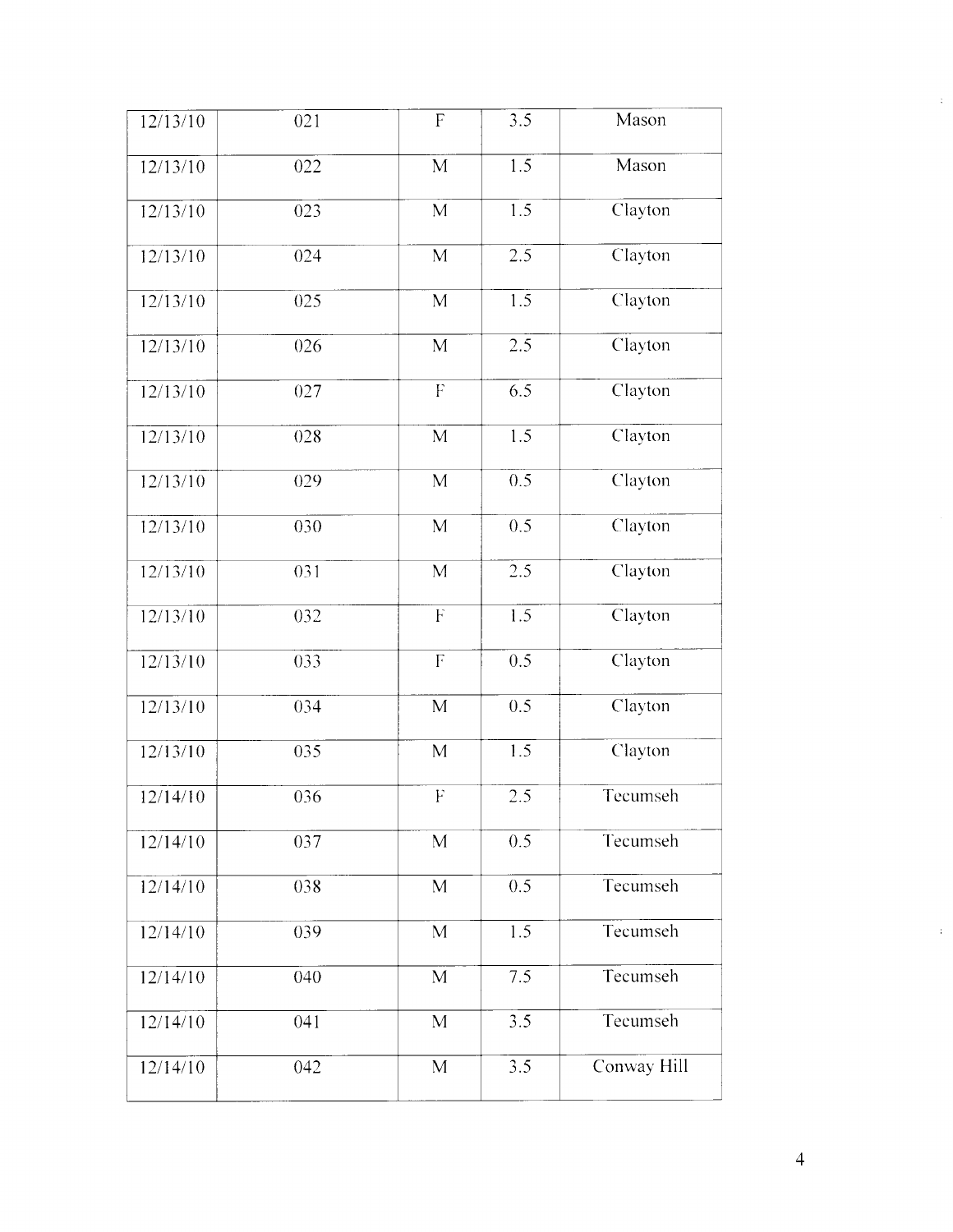| 12/14/10 | 043              | M                         | 2.5              | Conway Hill  |
|----------|------------------|---------------------------|------------------|--------------|
| 12/14/10 | 044              | $\boldsymbol{\mathrm{F}}$ | 7.5              | Conway Hill  |
| 12/14/10 | 045              | $\overline{F}$            | 2.5              | Conway Hill  |
| 12/14/10 | 046              | M                         | 0.5              | Conway Hill  |
| 12/14/10 | 047              | $\overline{M}$            | 0.5              | Conway Hill  |
| 12/14/10 | 048              | M                         | 0.5              | Conway Hill  |
| 12/14/10 | 049              | $\boldsymbol{\mathsf{F}}$ | 0.5              | Conway Hill  |
| 12/15/10 | 050              | $\overline{M}$            | 1.5              | Post Oak     |
| 12/15/10 | 051              | M                         | 3.5              | Post Oak     |
| 12/15/10 | 052              | $\overline{F}$            | 1.5              | Post Oak     |
| 12/15/10 | 053              | $\overline{F}$            | $\overline{5.5}$ | Post Oak     |
| 12/15/10 | 054              | M                         | 1.5              | Sellenrick   |
| 12/16/10 | 055              | ${\bf F}$                 | 1.5              | Mason Valley |
| 12/16/10 | 056              | $\overline{\mathrm{F}}$   | 2.5              | Mason Valley |
| 12/16/10 | 057              | $\overline{F}$            | 0.5              | Mason Valley |
| 12/16/10 | 058              | M                         | 0.5              | Mason Valley |
| 12/16/10 | 059              | M                         | 3.5              | Old Colony   |
| 12/16/10 | 060              | $\overline{F}$            | 3.5              | Old Colony   |
| 12/16/10 | 061              | $\overline{M}$            | 0.5              | Old Colony   |
| 12/16/10 | $\overline{062}$ | $\overline{F}$            | 7.5              | Old Colony   |
| 12/16/10 | 063              | $\overline{F}$            | 11.5             | Old Colony   |
| 12/16/10 | 064              | $\overline{F}$            | 1.5              | Old Colony   |

à,

 $\frac{1}{2}$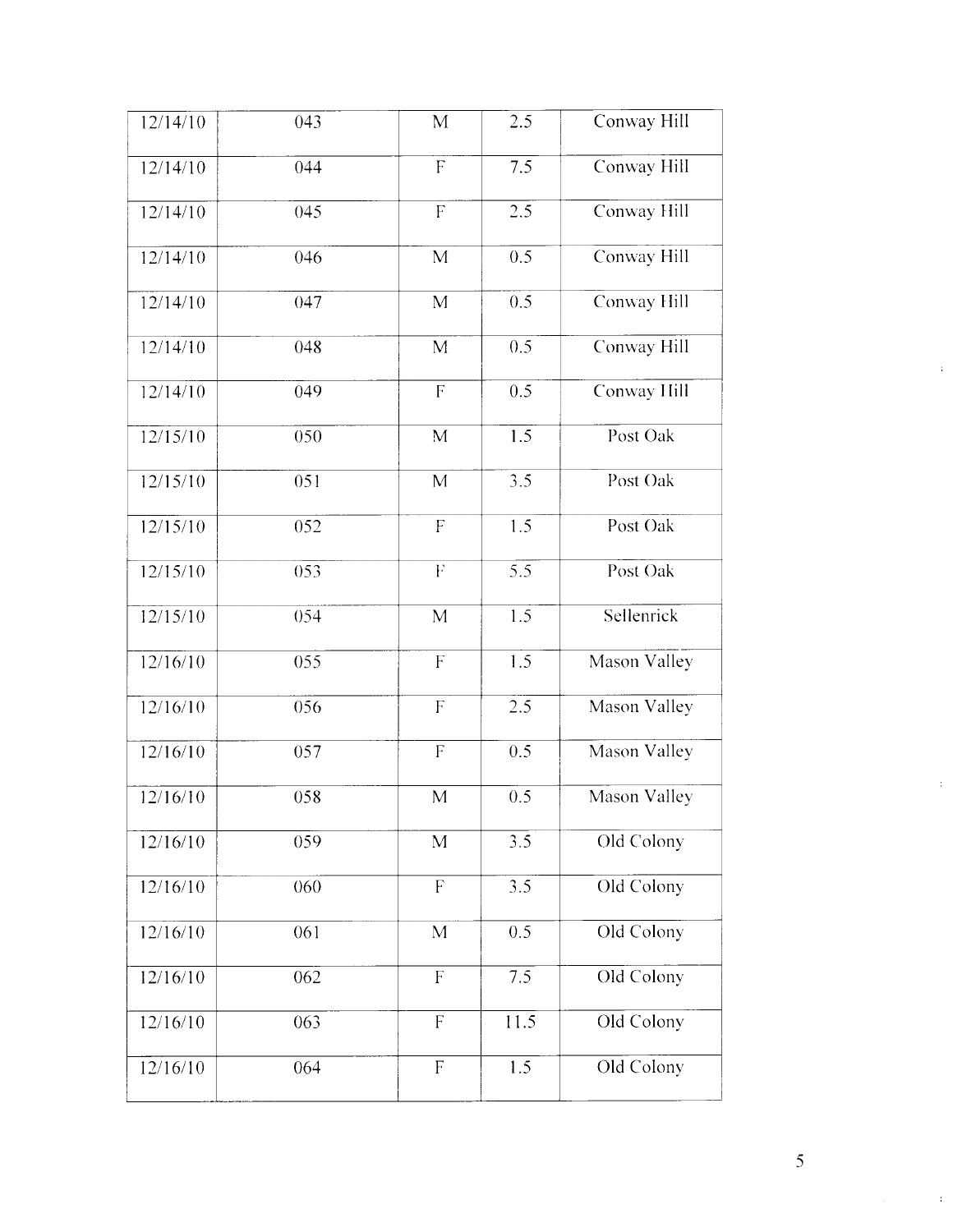| 12/16/10 | 065 | F              | 9.5 | Old Colony   |
|----------|-----|----------------|-----|--------------|
| 12/16/10 | 066 | M              | 0.5 | Old Colony   |
| 12/16/10 | 067 | $\overline{F}$ | 6.5 | Old Colony   |
| 12/16/10 | 068 | $\overline{F}$ | 2.5 | Old Colony   |
| 12/17/10 | 069 | $\overline{F}$ | 1.5 | Polo Downs   |
| 12/17/10 | 070 | $\overline{F}$ | 0.5 | Conway       |
| 12/17/10 | 071 | $\mathbf{M}$   | 4.5 | Conway       |
| 12/17/10 | 072 | M              | 1.5 | Conway       |
| 12/18/10 | 073 | $\mathbf{F}$   | 1.5 | Conway Hill  |
| 12/18/10 | 074 | ${\bf F}$      | 1.5 | Mason Valley |
| 12/18/10 | 075 | $\mathbf{M}$   | 3.5 | Mason Valley |

 $\ddot{\phantom{1}}$